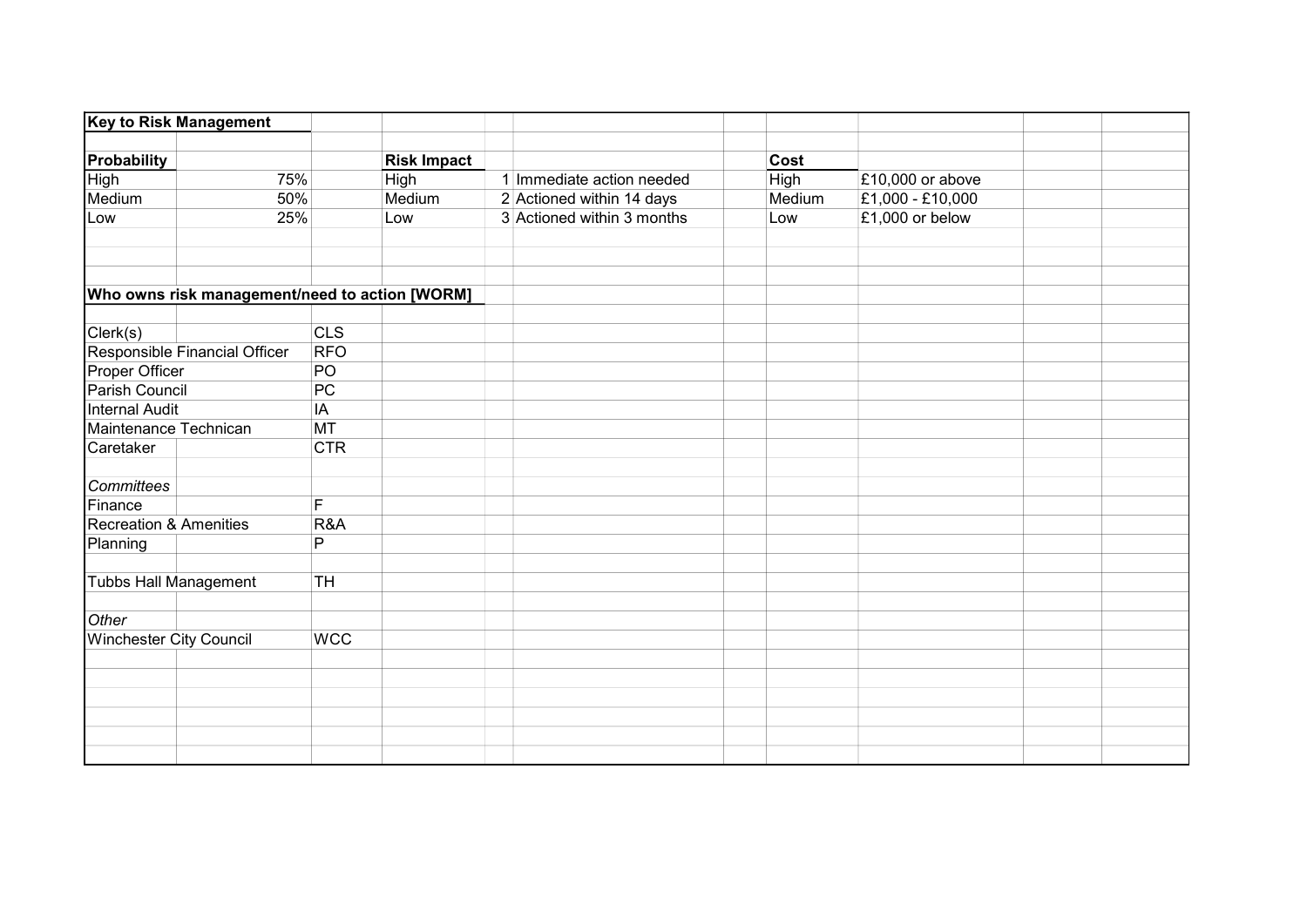### Table 1

| <b>Insurance</b>                              | <b>Risk</b> | <b>Risk</b>              |      |                                                                                                                            |               |
|-----------------------------------------------|-------------|--------------------------|------|----------------------------------------------------------------------------------------------------------------------------|---------------|
| <b>Risk identification</b>                    | Probability | Impact                   | Cost | <b>Mitigation/Action</b>                                                                                                   | <b>WORM</b>   |
| Risk of damage to physical assets:            |             |                          |      |                                                                                                                            |               |
| Council buildings                             |             | Н                        | M-H  | Building used daily - damage repaired as it arises                                                                         | CLS/CTR/TH/PC |
| Play equipment & exercise equipment           |             | Н                        | M    | Equipment inspected weekly by the maintanance technican and annually by<br>ROSPA approved inspector who provides a report. | CLS/PC        |
| <b>Burial Ground</b>                          |             | М                        |      | Maintenance contractor tends grounds on a weekly basis                                                                     | CLS/PC        |
| Office furniture                              |             |                          |      | Furniture used is repaired/replaced as necessary                                                                           | CLS/PC        |
| Computer                                      |             | H                        |      | Documentation is stored on a cloud storage service.                                                                        | CLS           |
| Risk of claim against public liability        |             | H                        |      | A sum of £10m is included within the Parish Council's insurance policy                                                     | F/CLS/PC      |
| Risk of loss of services provided:            |             |                          |      |                                                                                                                            |               |
| Staff                                         |             | H                        |      | HALC provides a list of locum clerks; use of external book keeper                                                          | <b>PC</b>     |
| PC Open Spaces Contract Provision             |             | H                        | H    | A referenced firm with a proven track record is used                                                                       | <b>PC</b>     |
| Caretaker                                     |             | Н                        |      | Responsbility of Tubbs Hall Management Committee                                                                           | TH/PC         |
| Risk of loss of cash through theft/dishonesty |             | $\overline{\phantom{0}}$ |      | No cash is held                                                                                                            | N/a           |

| <b>Internal Controls</b>                    | Complied | <b>WORM</b> | Control in place                                                                                    | <b>Actioned</b> |
|---------------------------------------------|----------|-------------|-----------------------------------------------------------------------------------------------------|-----------------|
| Up-to-date register of assets & investments | Yes      | <b>RFO</b>  | Asset register is updated as new equipment added or removed - insurance<br>company is also notified | <b>RFO</b>      |
| Regular maintenance of physical assets      | Yes      | <b>CLS</b>  | Equipment and facilities maintained and repaired as required                                        | <b>CLS</b>      |
| Annual review of risk and adequacy cover    | Yes      | PC          | Regularly monitored and included in audit procedure                                                 | <b>RFO</b>      |
| Robustness of insurance providers           | Yes      | PC          | Use of a reputable company - limited providers of municipal insurance                               | <b>RFO</b>      |
| <b>Burial Ground</b>                        | Yes      | <b>PC</b>   | Inspected by maintenance contractor weekly - issues are then highlighted with CLS/MT<br>the Clerks  |                 |
| <b>Insurance</b>                            | Yes      | F           | <b>Current Insurance Documents</b>                                                                  | <b>RFO</b>      |
| <b>Internal Audit Assurance</b>             |          |             |                                                                                                     |                 |
| Review of internal controls & documentation | Yes      | F/PC        | Setting up of a documented structure in this report                                                 | <b>RFO</b>      |
| Review of management of insurance cover     | Yes      | F/PC        | Schedule of insurance examined to include all assets & liability and fidelity<br>cover              | <b>RFO</b>      |
| Testing of internal controls & reporting    | Yes      |             | Internal controls reviewed at monthly Finance Meeting                                               | <b>F/RFO</b>    |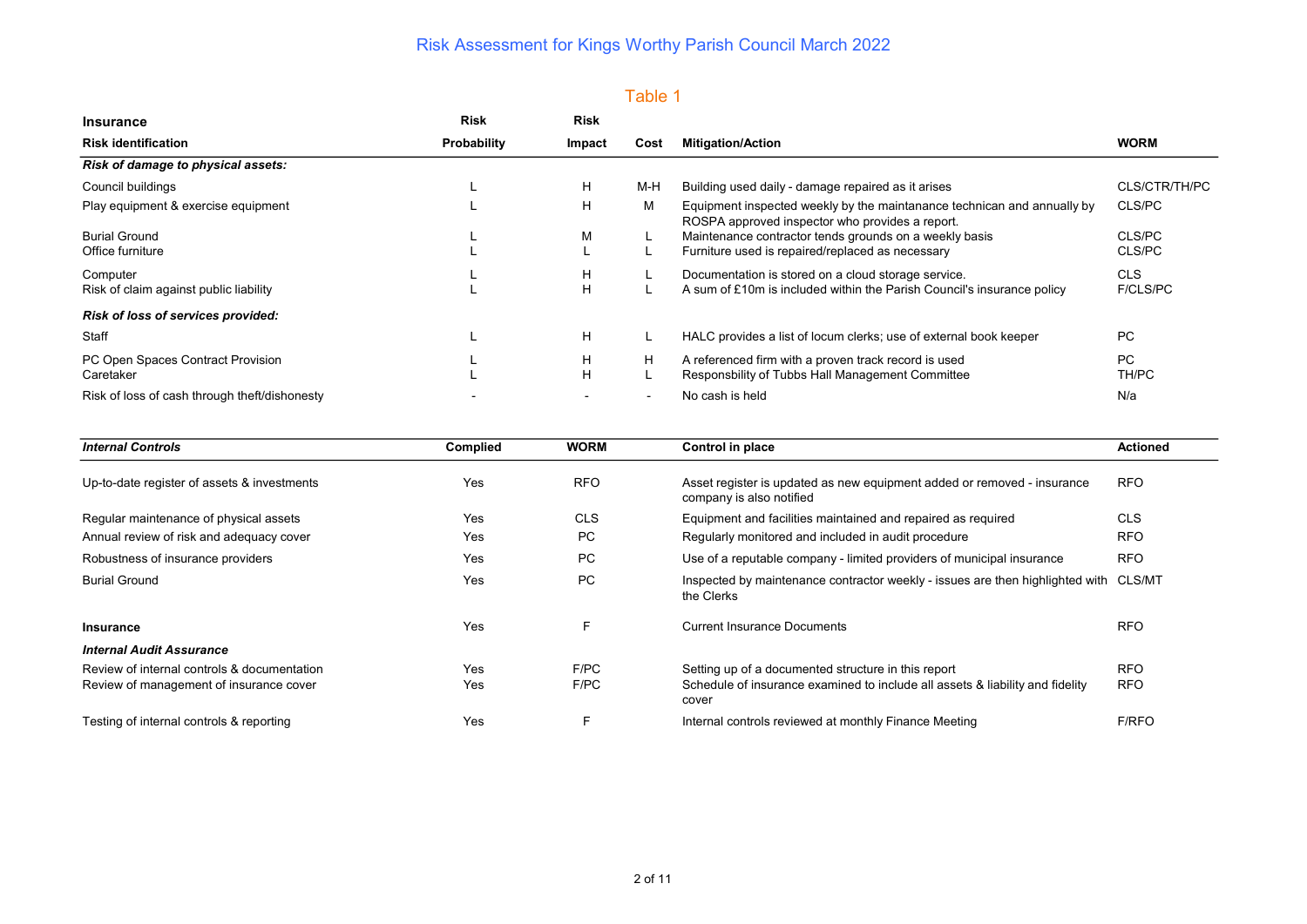### Table 2

|                                                                   | <b>Risk</b>        | <b>Risk</b> |      |                                                                                                                                                                                                                                                                                                                                                                                                                                                       |                   |
|-------------------------------------------------------------------|--------------------|-------------|------|-------------------------------------------------------------------------------------------------------------------------------------------------------------------------------------------------------------------------------------------------------------------------------------------------------------------------------------------------------------------------------------------------------------------------------------------------------|-------------------|
| <b>Management of Risk</b>                                         | <b>Probability</b> | Impact      | Cost | <b>Mitigation/Action</b>                                                                                                                                                                                                                                                                                                                                                                                                                              | <b>Actioned</b>   |
| <b>Risk Identification</b><br><b>Risk of non-compliance with:</b> |                    |             |      |                                                                                                                                                                                                                                                                                                                                                                                                                                                       |                   |
| Security of vulnerable buildings                                  | $\mathbf{I}$       | H           | L-H  | A security code is used for front door access<br>and Tubbs Hall. The office, meeting room have<br>combination locks (combination changed<br>monthly) and an external, lockable storage<br>buildling. Security of the office, meeting room<br>and external storage building is the<br>responsibility of the person accessing the area.<br>An 8 camera Closed Circuit Television system<br>in in place which covers all ground level ingress<br>points. | <b>CLS/CTR/TH</b> |
| Maintenance of buildings                                          | $\mathbf{L}$       | H           | L-H  | Maintenance and repairs are carried out as<br>soon as practicable                                                                                                                                                                                                                                                                                                                                                                                     | CLS/MT/CTR/TH     |
| Maintenance of amenities                                          |                    | H           | L-H  | Maintenance and repairs are carried out as<br>soon as practicable                                                                                                                                                                                                                                                                                                                                                                                     | <b>CLS/CTR/TH</b> |
| Maintenance of office equipment                                   |                    | H           | L    | Maintenance and repairs are carried out as<br>soon as practicable                                                                                                                                                                                                                                                                                                                                                                                     | <b>CLS/CTR/TH</b> |
| Maintenance of playground equipment                               | L                  | H           | L    | Maintenance and repairs are carried out as<br>soon as practicable to BS EN 1176/7;<br>maintenance technician trained by ROSPA for<br>purpose checks weekly that playground<br>equipment is in order. Annual inspection carried<br>out by RPII approved inspector.                                                                                                                                                                                     | CLS/MT            |
| Maintenance of PC owned land                                      | $\mathbf{L}$       | M           | Г    | PC's contractors supervised to maintain land<br>and maintenance technician checks weekly that<br>land is in order                                                                                                                                                                                                                                                                                                                                     | CLS/MT            |
| Maintenance of Burial Ground                                      | $\mathbf{L}$       | L           | L    | PC's contractors and maintenance technician<br>attend on a weekly basis                                                                                                                                                                                                                                                                                                                                                                               | CLS/MT            |
| Agreements with principal authorities                             |                    | H           | H    | Street-lighting PFI in place                                                                                                                                                                                                                                                                                                                                                                                                                          | PC/F/RFO          |
| Dog bin emptying and servicing                                    |                    | М           | L    | PC's appointed contractor<br>empties/repairs/replaces the dog bins as per<br>contract                                                                                                                                                                                                                                                                                                                                                                 | <b>CLS</b>        |
| Banking arrangements                                              |                    | H           | L    | Banking arrangements consistently monitored<br>including dual authorisation of payments and<br>additional checks to avoid duplications.                                                                                                                                                                                                                                                                                                               | RFO/F             |
| Borrowing arrangements                                            |                    |             | н    | Requirement monitored through budget setting<br>process                                                                                                                                                                                                                                                                                                                                                                                               | F/PC              |
| Lending arrangements                                              |                    |             |      | None                                                                                                                                                                                                                                                                                                                                                                                                                                                  | N/a               |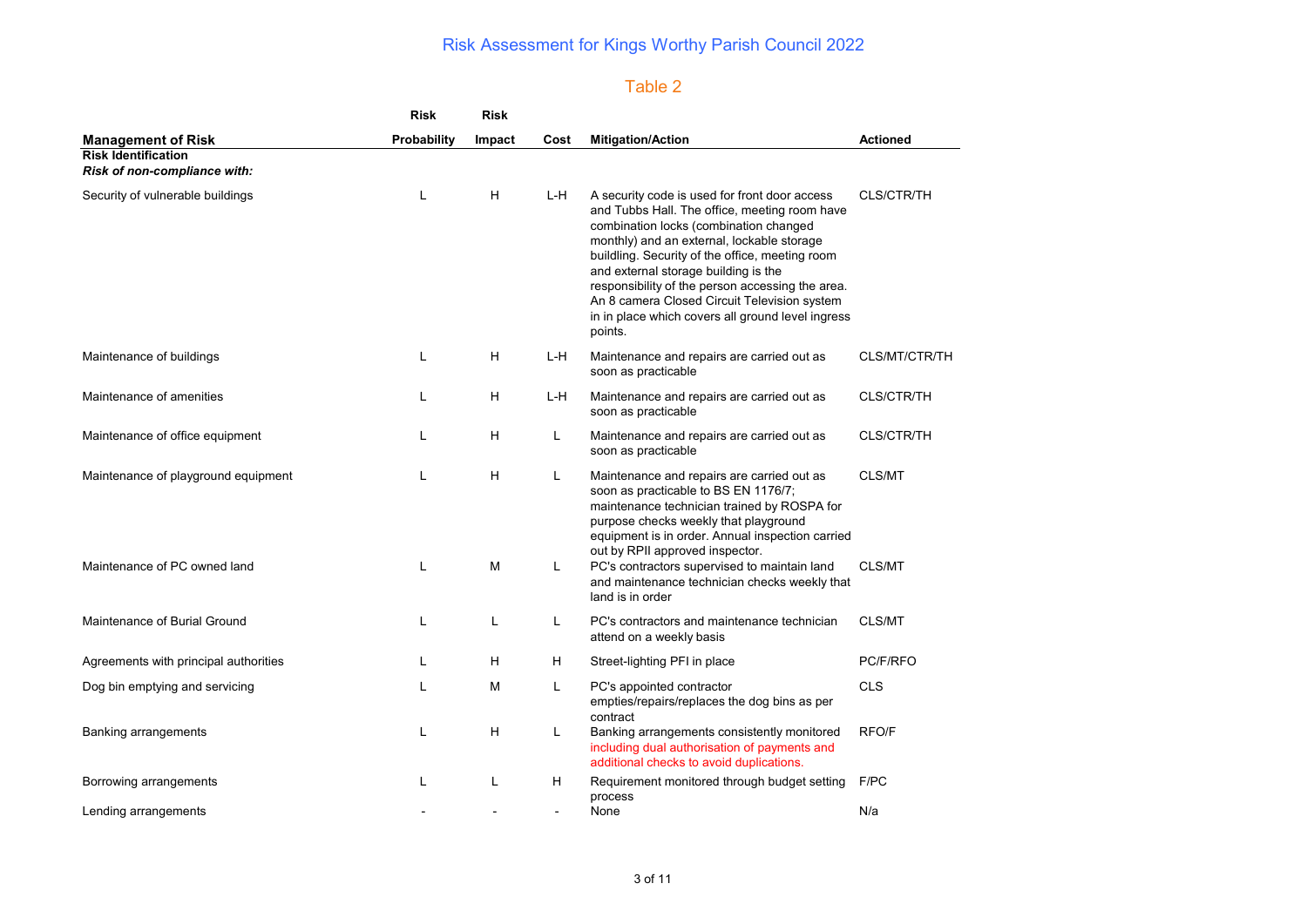Ad hoc provision of amenities/facilities **Addel** L M L £10m and public liability in insurance policy F/RFO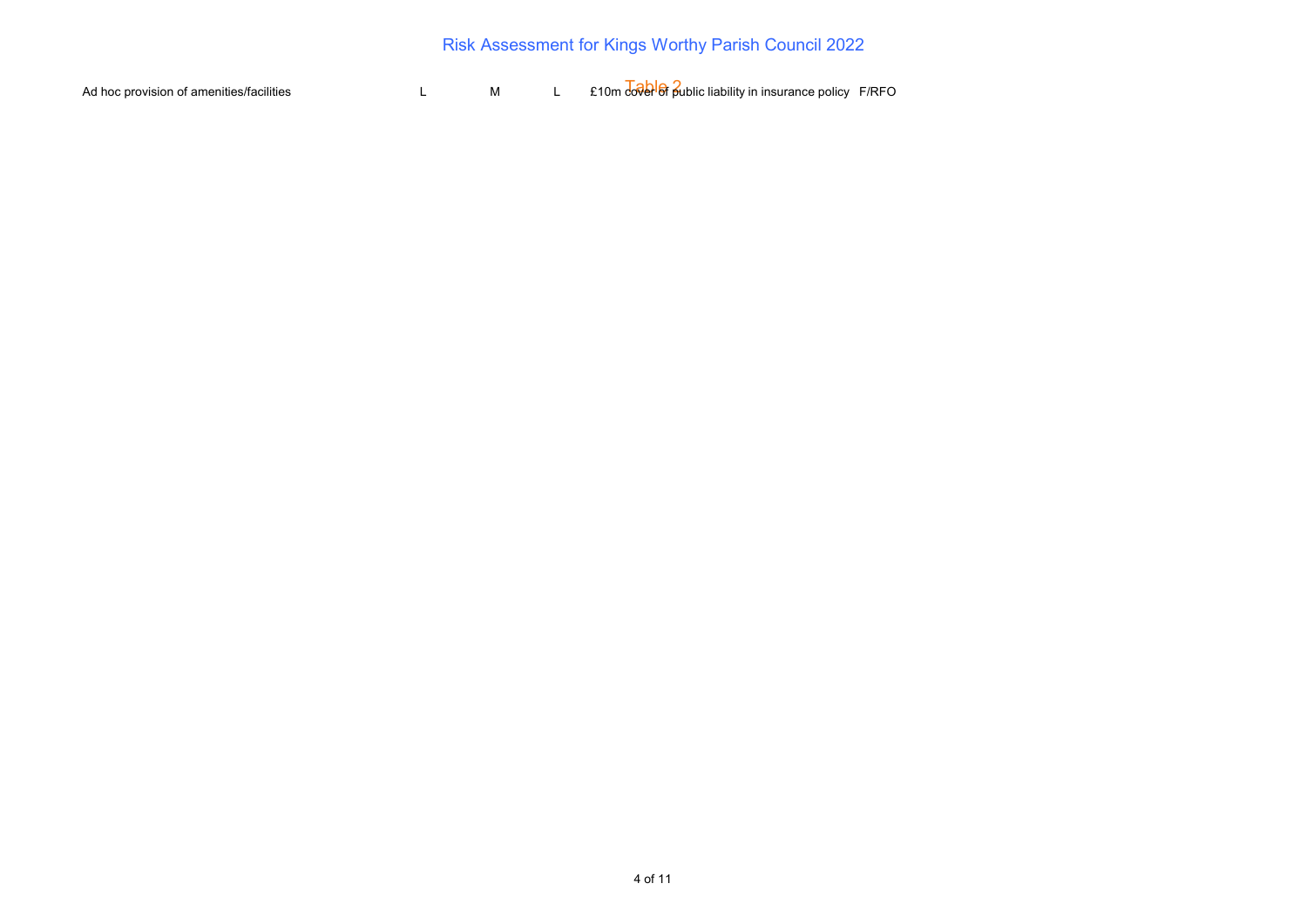| <b>Risk of hiring professional services:</b> |   |   | Table 2                                                                                                                                 |          |
|----------------------------------------------|---|---|-----------------------------------------------------------------------------------------------------------------------------------------|----------|
| Internal auditor                             | ∸ |   | Need to keep a list of internal auditors; and<br>ensure a full review of the appointment every<br>year and a re-tendering every 5 years | RFO/F/PC |
| Solicitor                                    |   |   | Change if not able to meet requirements                                                                                                 | RFO/F    |
| Architects/Designers                         |   | M | Monitoring of projects & costs during process                                                                                           | CLS/PC   |

| <b>Internal Controls</b>                                                                 | Complied   | <b>WORM</b>         | Control in place                                                                                                                                                          | <b>Actioned</b>          |  |  |
|------------------------------------------------------------------------------------------|------------|---------------------|---------------------------------------------------------------------------------------------------------------------------------------------------------------------------|--------------------------|--|--|
| <b>Standing Orders</b>                                                                   | Yes        | <b>PC</b>           | To be reviewed annually, taking into account<br>advice from HALC                                                                                                          | PC/CLS                   |  |  |
| <b>Financial Regulations</b>                                                             | Yes        | F                   | Internal Auditor/External Auditor/RFO; to be<br>reviewed annually                                                                                                         | PC/F/RFO                 |  |  |
| <b>Burial Ground Regulations</b>                                                         | Yes        | R&A                 | Clerk to report on any changes in legislation via CLS/R&A<br>The Secretary of State or known non-<br>compliance issues to the R & A Committee; to<br>be reviewed annually |                          |  |  |
| PC Open Space Contract                                                                   | Yes        | <b>PC</b>           | Tender Process as per Standing orders                                                                                                                                     | CLS/R&A/F                |  |  |
| Building contracts - Kings Worthy Community Centre<br>& Lionel Tubbs Hall                | <b>Yes</b> | PC                  | Solicitors                                                                                                                                                                | PC/TH                    |  |  |
| Gas - including boiler                                                                   | Yes        | F                   | Finance & Administration Committee                                                                                                                                        | <b>CLS</b>               |  |  |
| Electric                                                                                 | Yes        | F                   | Finance & Administration Committee                                                                                                                                        | <b>CLS</b>               |  |  |
| Fire Prevention and Asbestos Policies                                                    | Yes        | F                   | Finance & Administration Committee                                                                                                                                        | <b>CLS</b>               |  |  |
| Portable Appliance Testing (PAT)                                                         | Yes        | <b>RFO</b>          | Finance & Administration Committee                                                                                                                                        | <b>CLS</b>               |  |  |
| Waste Management<br>Regular reporting of contractors and supplier<br>performance/targets | Yes<br>Yes | <b>RFO</b><br>F/R&A | Finance & Administration Committee<br>Responsible committee with delegated powers                                                                                         | <b>CLS</b><br><b>CLS</b> |  |  |
| Annual review of contracts                                                               | <b>Yes</b> | <b>PC</b>           | Responsible committee with delegated powers                                                                                                                               | <b>RFO</b>               |  |  |
| Management responsibility for each service                                               | Yes        | <b>PC</b>           | Responsible committee with delegated powers                                                                                                                               | <b>CLS</b>               |  |  |
| Adherence to codes of practice for procurement of<br>goods and services                  | Yes        | <b>RFO</b>          | <b>Statutory Law</b>                                                                                                                                                      | <b>CLS</b>               |  |  |
| Adherence to codes of practice for investment                                            | Yes        | F                   | Finance & Administration committee and<br><b>Internal Auditor</b>                                                                                                         | <b>RFO</b>               |  |  |
| Arrangements to detect/deter fraud/corruption                                            | Yes        | F                   | Finance & Administration committee and<br><b>Internal Auditor</b>                                                                                                         | <b>RFO</b>               |  |  |
| Regular bank reconcilliaton, independently reviewed                                      | Yes        | F                   | Finance & Administration committee and<br><b>Internal Auditor</b>                                                                                                         | <b>RFO</b>               |  |  |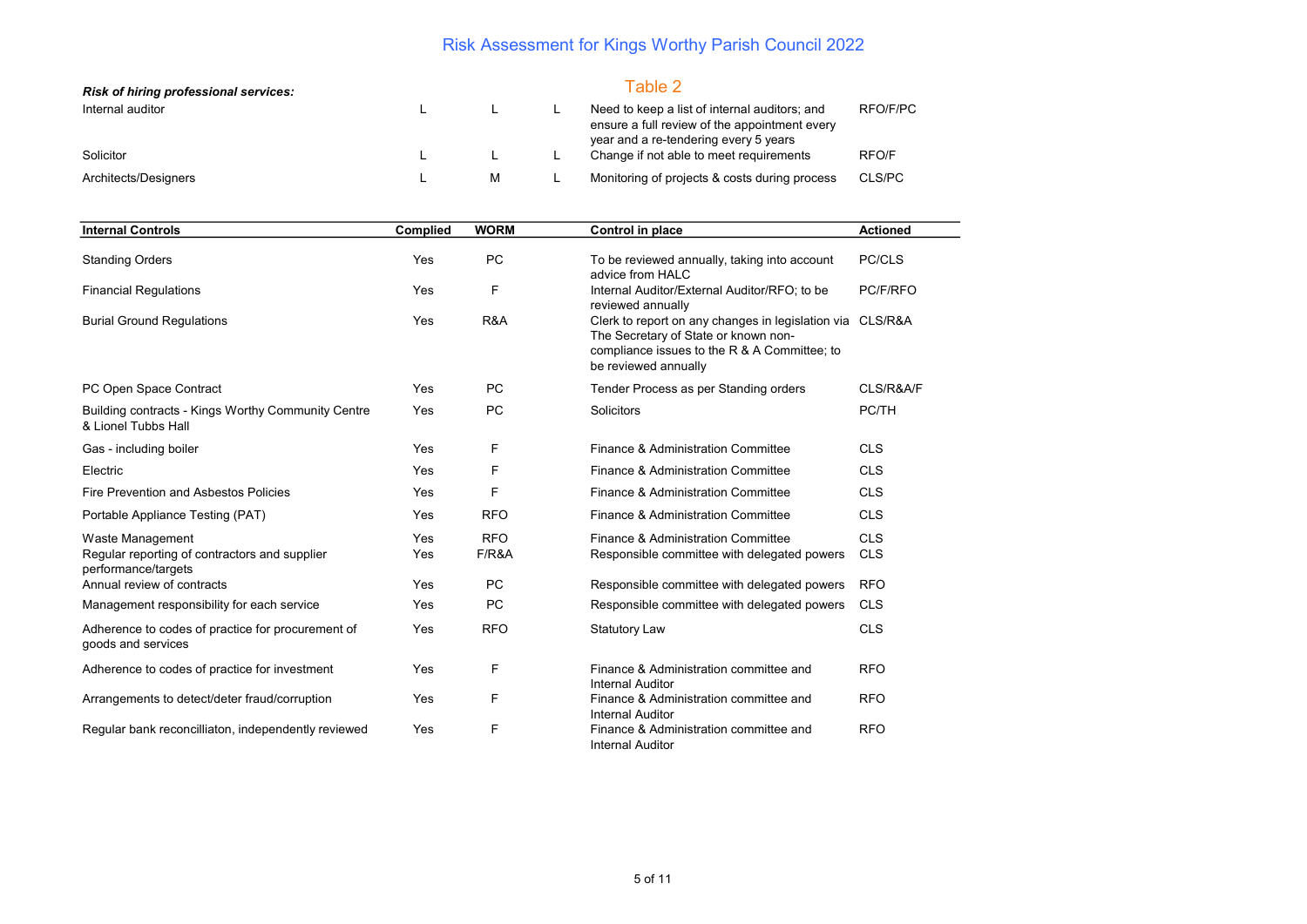| <b>Internal Audit Assurance</b>                     | <b>Complied</b> | <b>WORM</b> | Control in place              | <b>Actioned</b> |
|-----------------------------------------------------|-----------------|-------------|-------------------------------|-----------------|
|                                                     |                 |             |                               |                 |
| Review internal controls and documentation          | Yes             |             | Internal Auditor              | <b>RFO</b>      |
| Review of minutes for legal powers/recorded/applied | Yes             | РC          | Adherence to advice from HALC | <b>CLS</b>      |
| Arrangements to detect/deter fraud/corruption       | Yes             | PC.         | Internal Auditor              |                 |
| Testing & reporting of internal controls            | Yes             | PC.         | Internal Auditor              |                 |
|                                                     |                 |             |                               |                 |
|                                                     |                 |             |                               |                 |

#### Table 2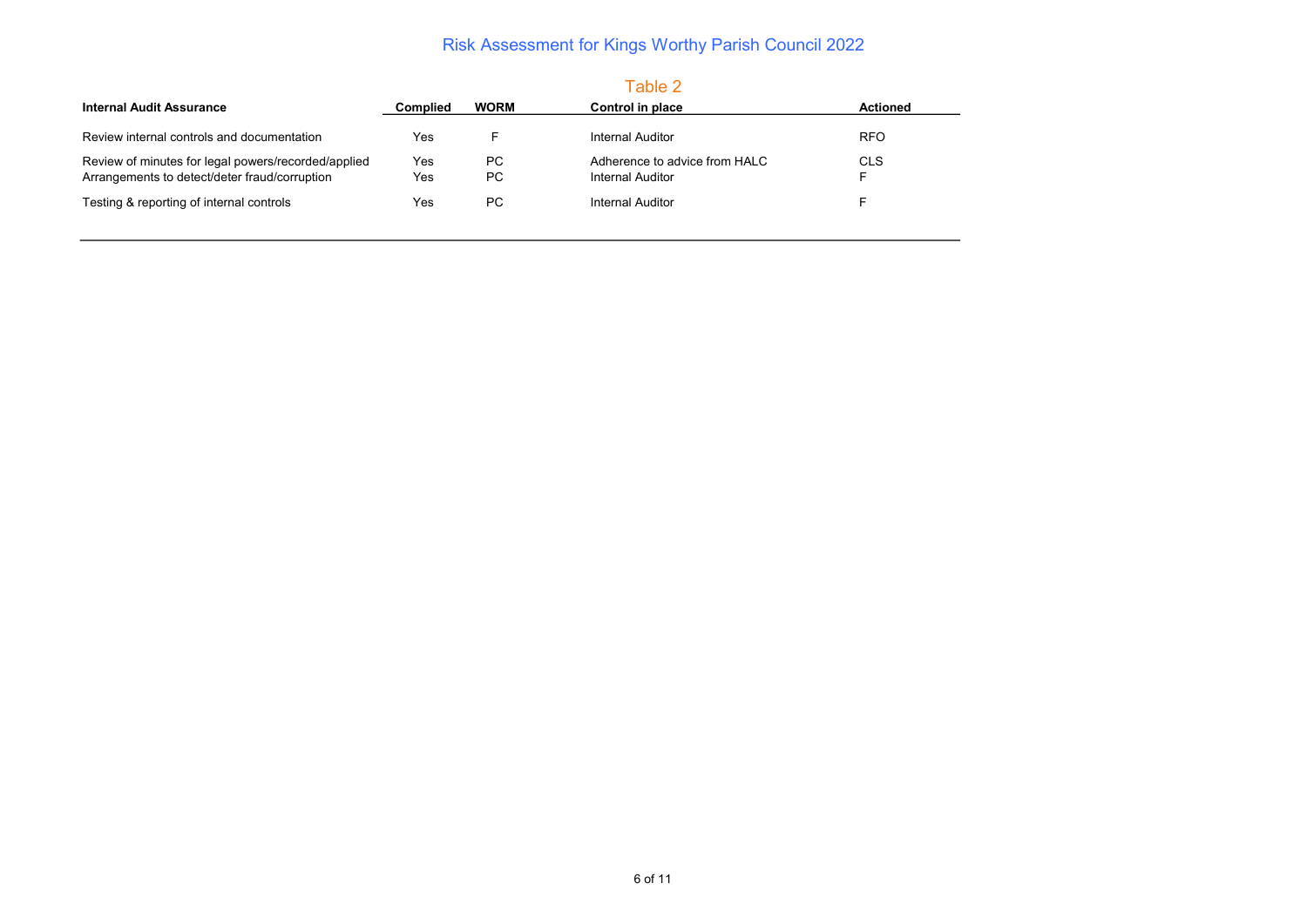|                                                      |                            |                       | Table 3 |                                                                                         |                 |
|------------------------------------------------------|----------------------------|-----------------------|---------|-----------------------------------------------------------------------------------------|-----------------|
| <b>Self Managed Risk</b><br><b>Risk Management</b>   | <b>Risk</b><br>Probability | <b>Risk</b><br>Impact | Cost    | <b>Mitigation/Action</b>                                                                | <b>Actioned</b> |
| Risk of non-compliance with:                         |                            |                       |         |                                                                                         |                 |
| Keeping proper financial records                     |                            | н                     | L-M     | Regular reporting by RFO to<br>F/PC/Audit                                               | <b>RFO</b>      |
| Observance of PC's legal powers for<br>activities    |                            | М                     | L-M     | Referral to WCC's solicitors                                                            | WCC/PO/PC       |
| Restrictions on borrowing                            |                            |                       |         | PC current policy                                                                       | <b>RFO</b>      |
| Employment law and regulations                       |                            |                       |         | Referral to solicitors/fidelity<br>insurance/HALC                                       | RFO/PC          |
| HMRC requirements and regulations                    |                            | М                     | H       | Solicitors/auditors                                                                     | RFO/PC          |
| Adequacy of annual precept to<br>budget requirements |                            | М                     | М       | Regular monthly budgetary<br>reporting to Finance Committee<br>and Full Parish Council. | RFO/F           |
| Monitoring performance on<br>partnership agreements  |                            |                       |         | N/a at present time                                                                     | N/a             |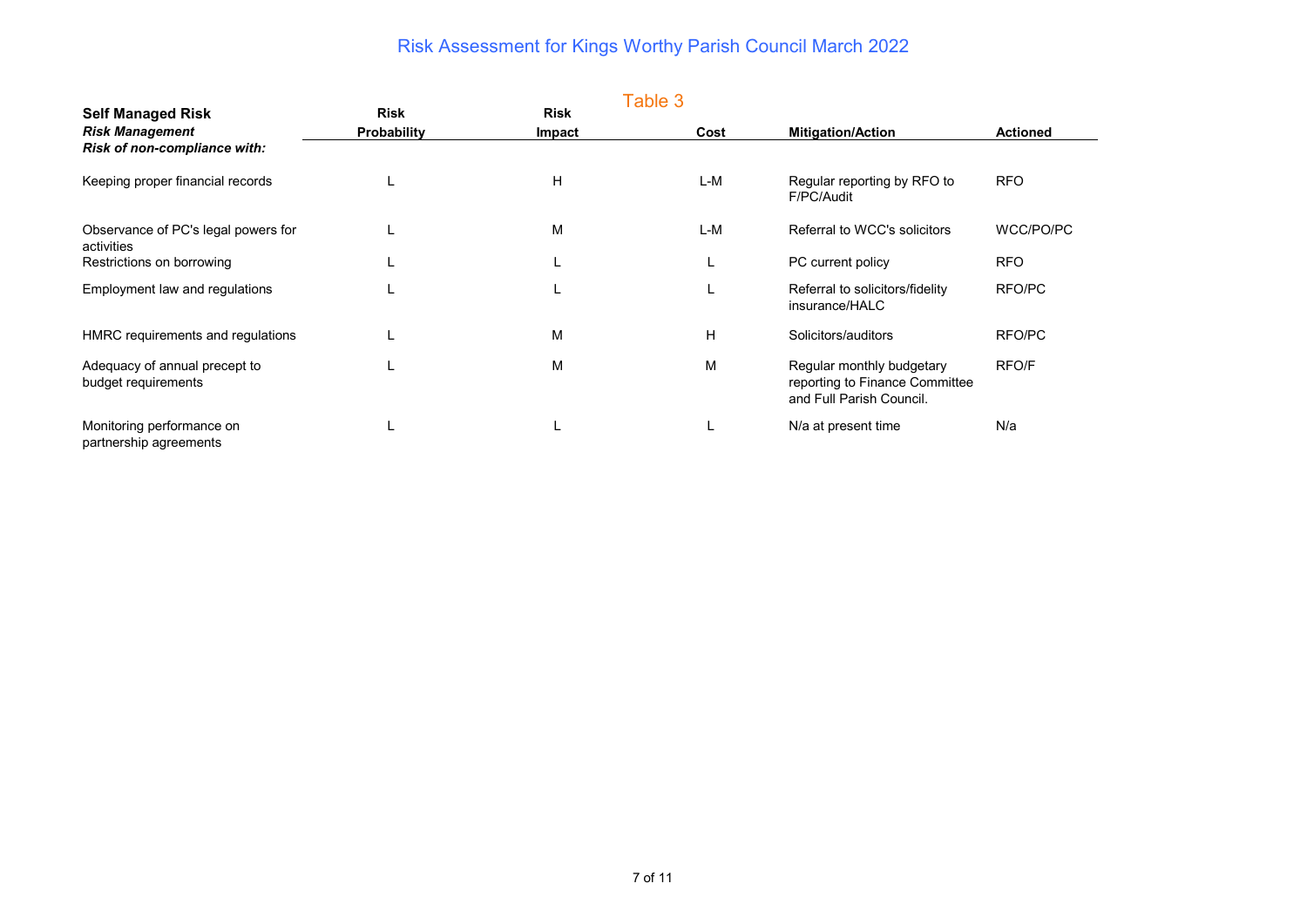|                                                    | <b>Risk</b> | Table 3<br><b>Risk</b> |      |                                                                                                                                                                                                                                     |                 |
|----------------------------------------------------|-------------|------------------------|------|-------------------------------------------------------------------------------------------------------------------------------------------------------------------------------------------------------------------------------------|-----------------|
| <b>Internal Controls</b>                           | Probability | Impact                 | Cost | <b>Mitigation/Action</b>                                                                                                                                                                                                            | <b>Actioned</b> |
| Compliance of funding under S137                   |             | L                      | L    | Under 1972 L.G. Act, grant<br>payments to any one organisation<br>must not exceed £8.12 per<br>parishioner (2019/20) and must<br>benefit the Parish. Payments are<br>subject to full Parish Council<br>approval - subject to audit. | RFO/F           |
| Proper, timely & accurate minutes                  |             | L                      | L    | On-going appraisal of clerks and<br>arrangement of training as<br>necessary.                                                                                                                                                        | CLS/PC          |
| Minutes numbered and paginated<br>and master kept  | L           | L                      | L    | Hard and electronic copies kept<br>for inspection by parish<br>councillors. Chairmen of<br>committees sign hard copies.<br>Historic copies kept with HCC<br>records office.                                                         | CLS/PC          |
| Recording in minutes powers for<br>expenditure     |             |                        | L    | On-going appraisal of clerks/ RFO RFO/F<br>and arrangement of training as<br>necessary.                                                                                                                                             |                 |
| Responding to electors' rights of<br>inspection    |             | L                      | L    | Monitoring of feedback from public CLS/PC<br>together with publication of annual<br>accounts and minutes.                                                                                                                           |                 |
| Observance of consultation<br>timetables           |             |                        | L    | Monitoring of feedback from public CLS/PC<br>together with on-going appraisal of<br>clerks and arrangement of training<br>as necessary.                                                                                             |                 |
| Documented procedure for<br>consultation responses |             |                        |      | Procedures in place.                                                                                                                                                                                                                | CLS/PC          |
| Proper document control                            |             |                        |      | Procedures in place.                                                                                                                                                                                                                | CLS/PC          |
| Documented procedures for<br>document receipt      |             |                        |      | Procedures in place.                                                                                                                                                                                                                | CLS/PC          |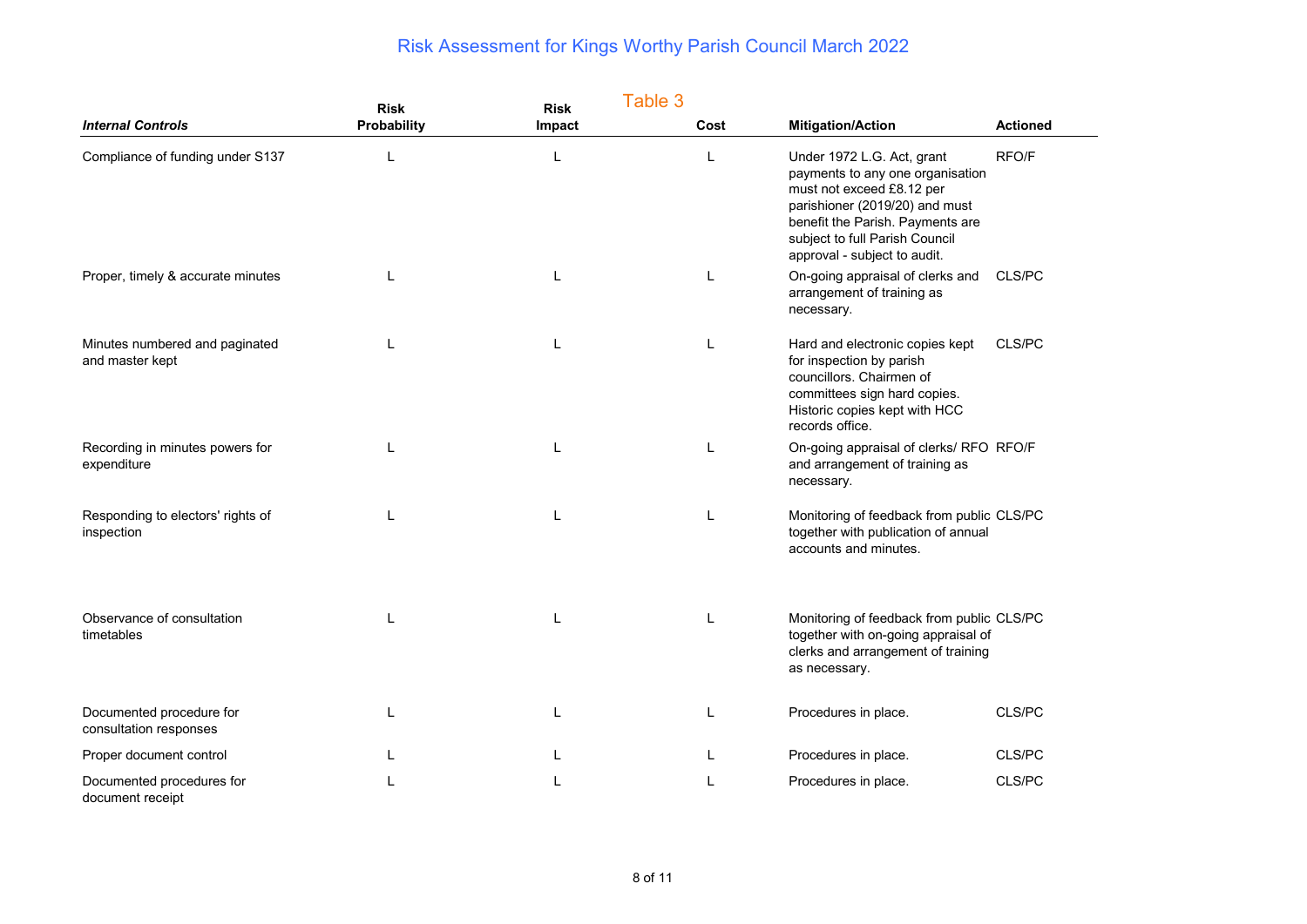| Documented procedures for |  |      | Procedures in place. |  |
|---------------------------|--|------|----------------------|--|
| document circulation      |  | anıe |                      |  |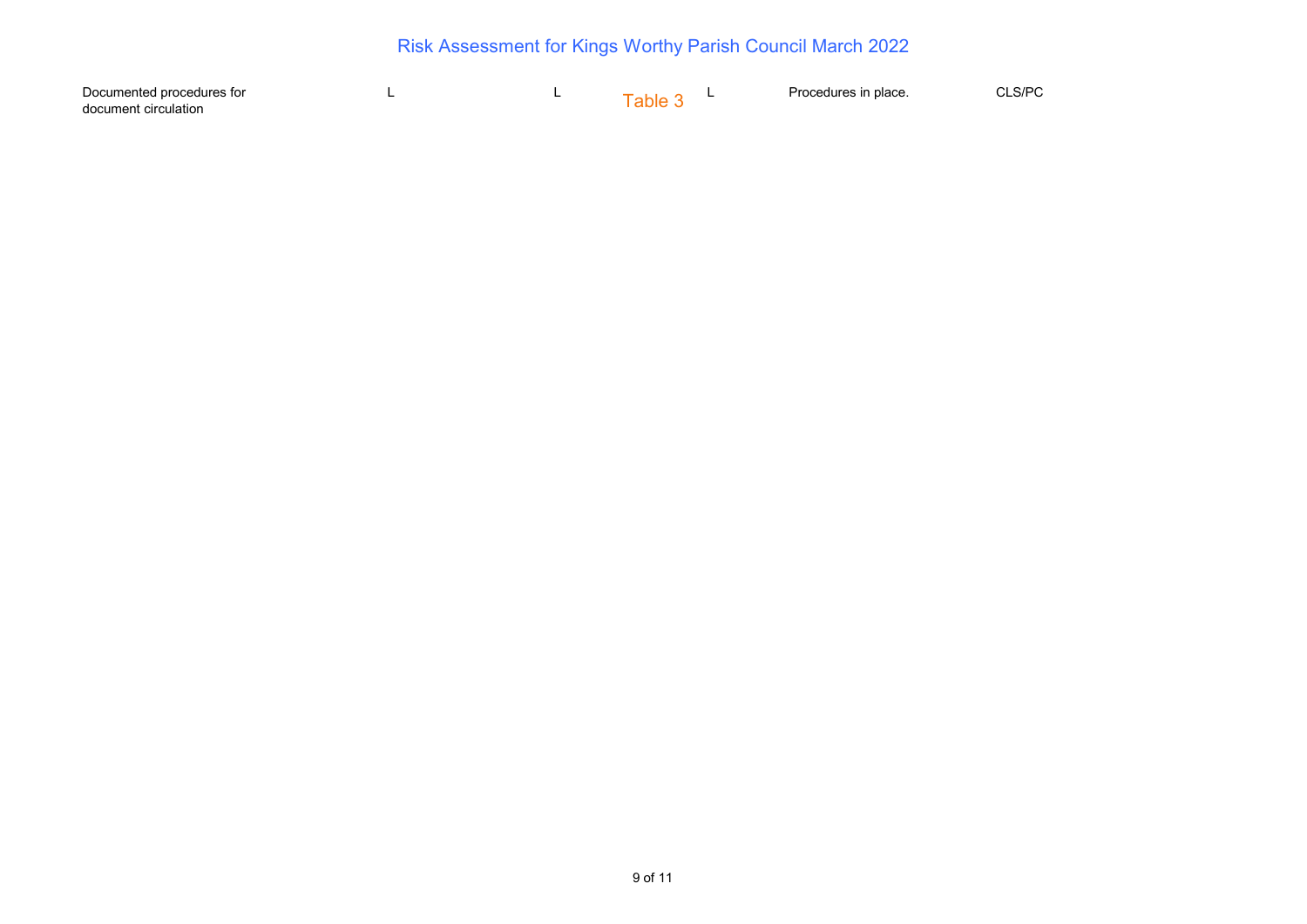|                                                                      | <b>Risk</b> | <b>Risk</b> | Table 3 |                                                                                                              |                 |
|----------------------------------------------------------------------|-------------|-------------|---------|--------------------------------------------------------------------------------------------------------------|-----------------|
| <b>Internal Controls</b>                                             | Probability | Impact      | Cost    | <b>Mitigation/Action</b>                                                                                     | <b>Actioned</b> |
| Documented procedure to deal with<br>public enquiries and complaints |             | L           | L       | Complaint policy                                                                                             | CLS/PC          |
| Register of Members Interest & Gifts<br>& Hospitality up to date     |             |             | L       | Up-to-date                                                                                                   | CLS/PC          |
| Procedure for monitoring Members'<br>Interests, Gifts & Hospitality  |             |             | L       | Annual declaration completed                                                                                 | CLS/PC          |
| Regular scrutiny of financial records<br>& expenditure               |             | L           | L       | Monthly Finance Committee -<br>Management Reports For Scrutiny<br>- Annual Internal & External Audits        | RFO/F/PC        |
| Regular budget monitoring<br>statements                              |             | L           | L       | Monthly Finance Committee -<br><b>Management Reports For Scrutiny</b><br>- Annual Internal & External Audits | RFO/F/PC        |
| System of performance<br>measurement                                 |             | L           | L       | Monthly Finance Committee -<br><b>Management Reports For Scrutiny</b><br>- Annual Internal & External Audits | RFO/F/PC        |
| Procedure for monitoring grants or<br>loans made/rec'd               |             |             | L       | Procedures in Place for approval<br>by Finance/Parish Council; Annual<br>Internal & External Audits.         | RFO/F/PC        |
| Regular returns to HMRC                                              |             | L           | L       | <b>External Audit</b>                                                                                        | RFO/F           |
| Contracts of employment in<br>place/reviewed                         |             |             |         | Contracts in place and regularly<br>reviewed                                                                 | F/PC            |
| Updating of staff records and<br>legislation compliance              |             |             | L       | Advice and bullletins readily<br>available from HALC/NALC                                                    | CLS/PC          |
| Regular VAT returns                                                  |             |             |         | Diarised quarterly returns -<br>Submitted through SAGE<br>accounting software.                               | <b>RFO</b>      |
| <b>Training of Clerks</b>                                            |             |             | L       | Regular appraisal and review of<br>training needs.                                                           | F/PC            |